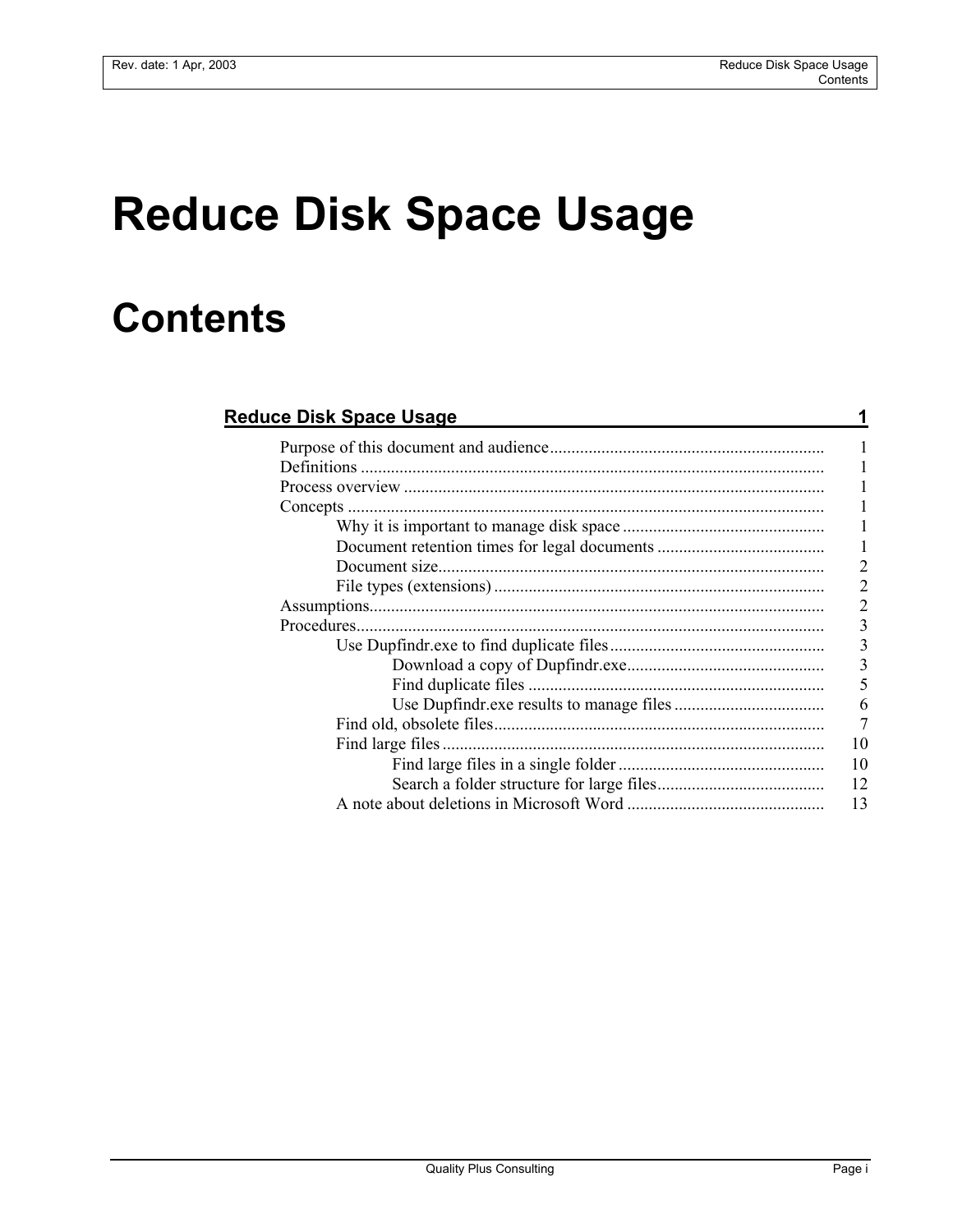# **Reduce Disk Space Usage**

## **Purpose of this document and audience**

This document describes how you can reduce disk space usage.

## **Definitions**

CD Compact Disc

## **Process overview**

- 1. Use utilities to identify duplicate, old, and large files.
- 2. Delete duplicates and old or large files, or archive them to a storage device.

## **Concepts**

#### **Why it is important to manage disk space**

- Careful management of disk space reduces the need for disk and backup storage capacity.
- It is less frustrating and time consuming to find the file you want when there are fewer of them.

#### **Document retention times for legal documents**

From a legal perspective, it is important to retain certain documents (e.g., tax records) for the required period of time and delete them when the time period expires.

In general, do not delete a file unless you are *absolutely sure* that the file is unnecessary.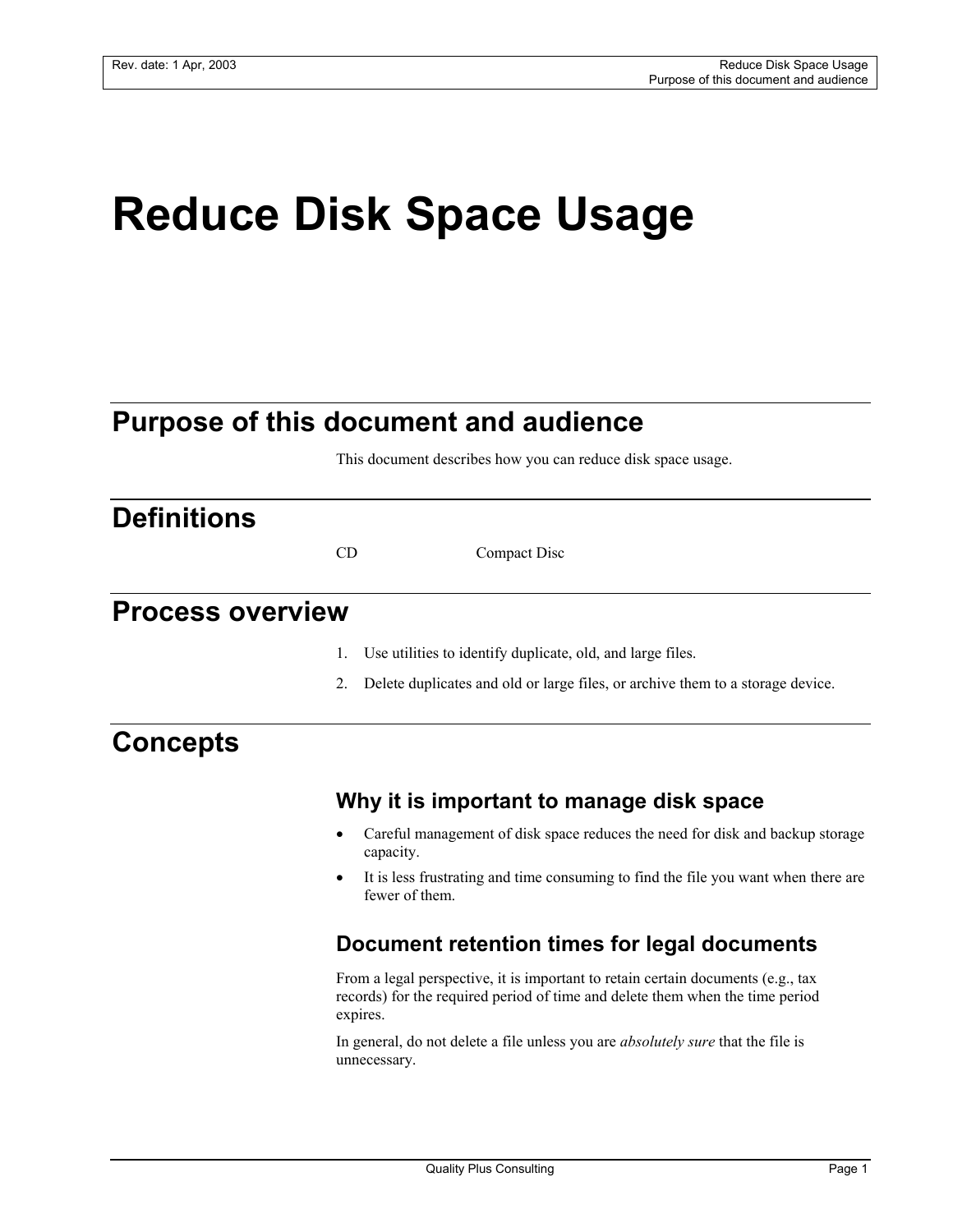### **Document size**

When you are faced with the need to reduce disk space usage, concentrate on large documents (e.g., 5 megabytes [5000KB] or more) that give you a big payoff in reduced space requirements. After you delete the biggest documents, review smaller documents for possible deletion.

**Tip:** Typically, deleting one .PPT file has more impact than deleting 20 Word documents. Word files that contain many graphics are an exception to this rule. In the following example, note the file size of the .PPT file relative to the sizes of the Word .DOC files. You would have to delete many Word files to reduce disk space by the same amount as just the one .PPT file:

| Name                                      | Size |                                |
|-------------------------------------------|------|--------------------------------|
| <sup>亚</sup> ] BakgrdForm.doc             | 23KB |                                |
| 1Dates.doc                                | 21KB |                                |
| <sup>2</sup> EmailsTT2.doc                | 24KB |                                |
| 무디ESS Presentation.ppt                    |      | 656KB ---- Note the file size. |
| <b>図ESS Services Request Form0204.doc</b> | 51KB |                                |
| 啊ESS-29Nov01.doc                          | 47KB |                                |
| <sup>ቑ</sup> 】ESS-HirePlan Nov01.doc      | 25KR |                                |

### **File types (extensions)**

| Web site reference | The http://filext.com web site offers a convenient list of file<br>extensions that you can use to determine file purpose if you<br>see file types that you do not recognize.                                                                                                                                           |
|--------------------|------------------------------------------------------------------------------------------------------------------------------------------------------------------------------------------------------------------------------------------------------------------------------------------------------------------------|
| DLL files          | In your folders, you will probably see a number of Dynamic<br>Link Library (DLL) files, which you should <i>NOT</i> delete<br>unless you are absolutely certain that you do not need them.<br>DLL files are usually companions to .EXE (executable) files<br>and are required for their companion applications to run. |

## **Assumptions**

This document assumes that you:

- Know how to use Windows Explorer, including how to copy, move, and delete files.
- Have access to the Dupfindr.exe utility.

Depending on your computer operating system, you will copy this utility to the C:\WINNT\System32, C:\WinXP\System32, or C:\Windows folder on your computer.

• Have a Windows 2000 or Windows XP computer (the described search windows are not available on older versions of Windows).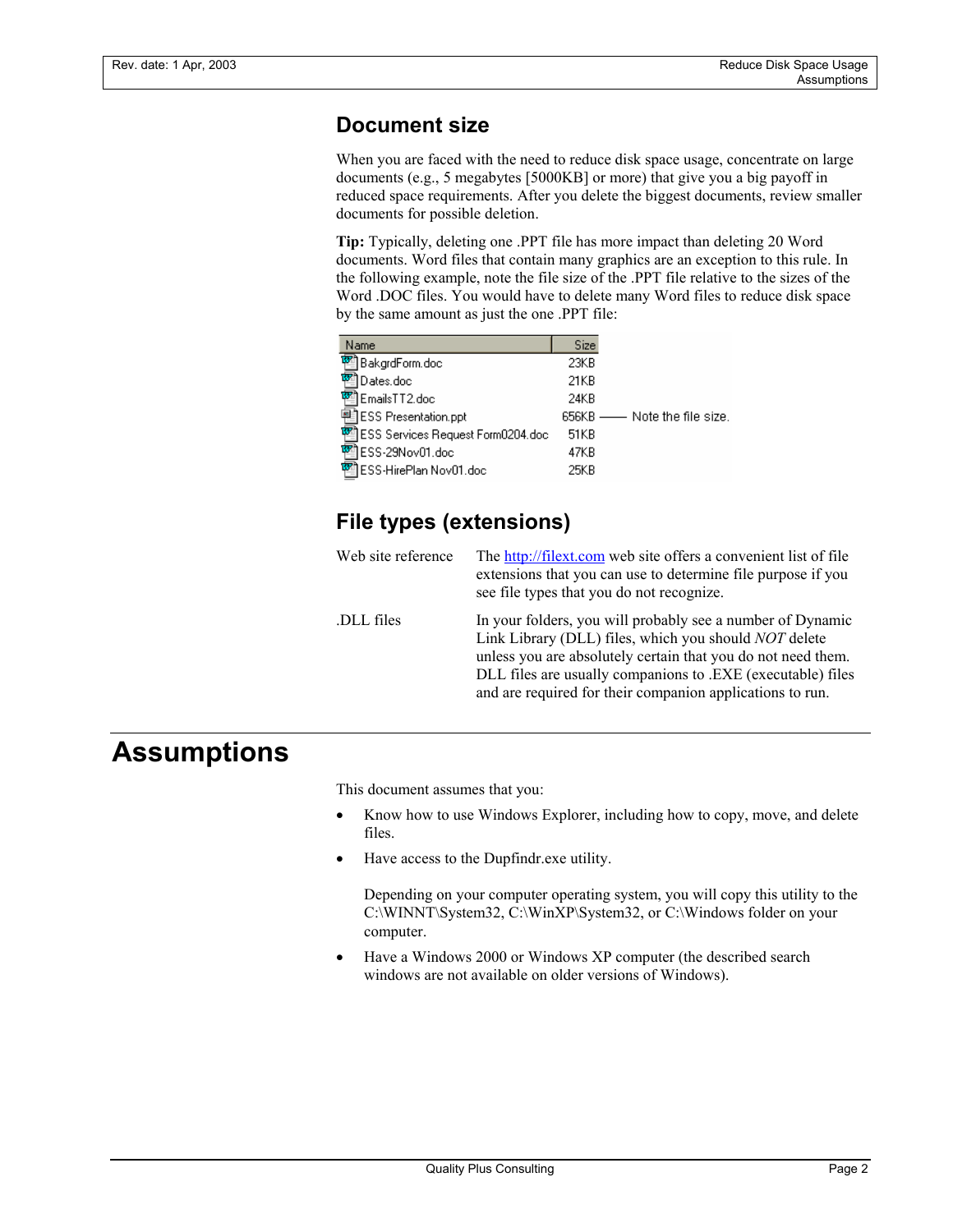## **Procedures**

## **Use Dupfindr.exe to find duplicate files**

#### *Download a copy of Dupfindr.exe*

You should have a copy of the Dupfindr.exe utility on your computer in the system path. From there you can use it to find duplicates in your folders.

1. Launch Internet site http://www.wfu.edu/~lewisjr/Utilities/.

*Result*:

Address  $\bigcirc$  http://www.wfu.edu/~lewisjr/Utilities/ Index of /~lewisjr/Utilities/ Name Last modified Size ᆁ Parent Directory 笏 ACMSETUP.EXE 06-Aug-02 15:21 324K D ACMSETUP.HLP 06-Aug-02 15:21  $18K$ 笏 ADDUSERS. EXE 06-Aug-02 15:21 24K n ADMIN.ASP 06-Aug-02 15:21  $1\,\mathrm{K}$ F APIDLL.DLL 06-Aug-02 15:21 92K

- 2. Scroll down until you see **DUPFINDR.EXE**.
- 3. Click **DUPFINDR.EXE**.

*Result:*

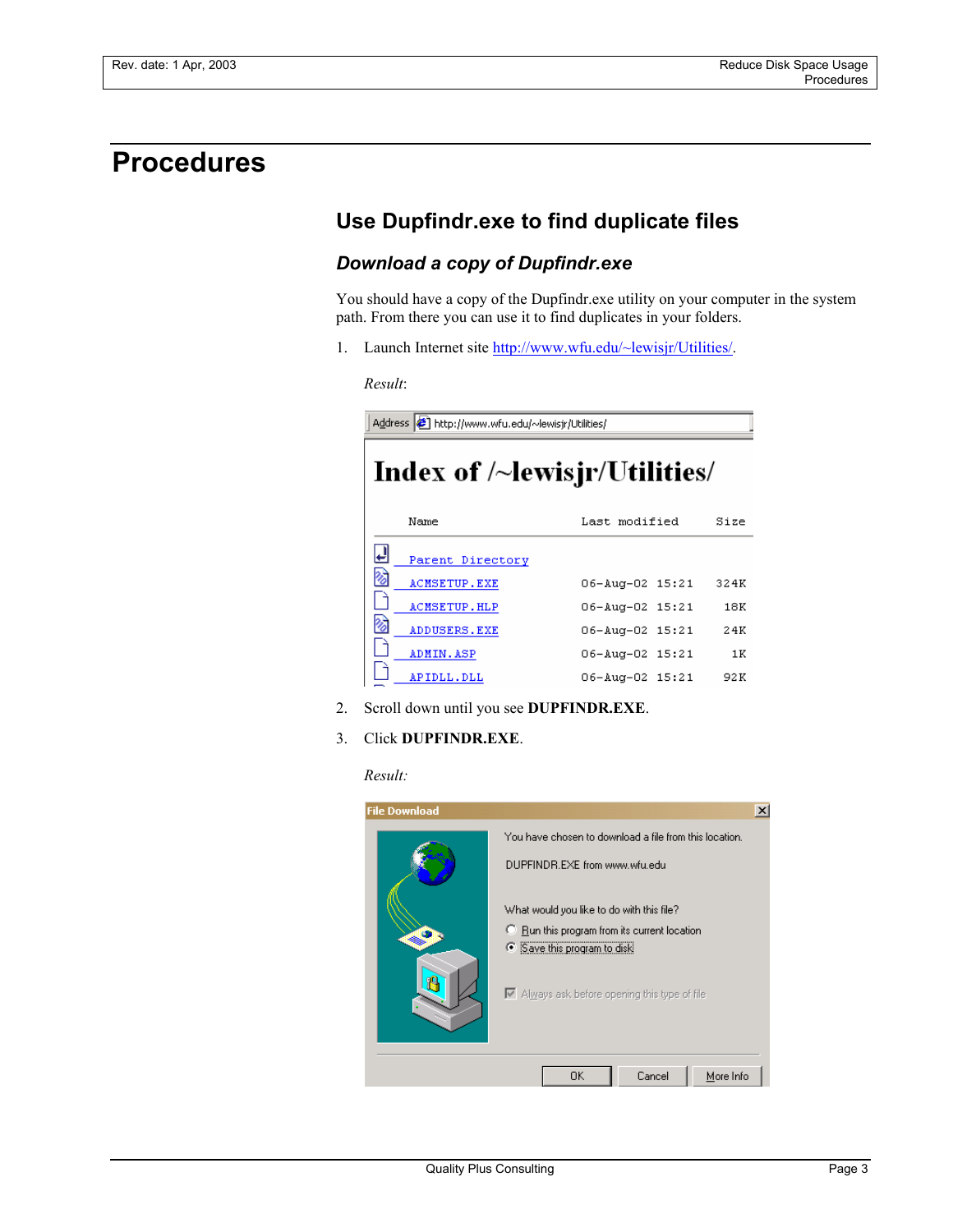4. Ensure that **Save this program to disk** is selected. Click **OK**.

| Save As                                                  |                                                                                                       |              |       | $\frac{2}{1}$ $\times$ |
|----------------------------------------------------------|-------------------------------------------------------------------------------------------------------|--------------|-------|------------------------|
|                                                          | Save in: Go Documents and Settings                                                                    |              | 中国首同・ |                        |
| G<br>History<br>Desktop<br>My Computer (<br>My Network P | Administrator<br>All Users<br>Default User<br>e051333<br>SMSCliSvcAcct&<br>SMSCliToknAcct&<br>x023370 |              |       |                        |
|                                                          | File name:                                                                                            | DUPFINDR.EXE |       | $S$ ave                |
|                                                          | Save as type:                                                                                         | Application  |       | Cancel                 |

*Result*: The Save As window allows you to select a destination folder. Example:

5. Depending on your computer operating system, navigate to the proper folder:

For Windows 2000, use folder **C:\WINNT\System32**. For Windows XP, use folder **C:\Windows\System32**. For Windows 95 or 98, use folder **C:\Windows**.

6. Click **Save**.

*Result:* DUPFINDR.EXE is copied to your disk. A window shows progress. When download is complete, the progress window automatically closes and the web site is re-displayed. Example of the progress window:

| 42% of DUPFINDR.EXE Completed                          |             |                                                                      |        |
|--------------------------------------------------------|-------------|----------------------------------------------------------------------|--------|
|                                                        |             |                                                                      |        |
| Saving:<br>DHPFINDB EXE from www.wfu.edu<br>.          |             |                                                                      |        |
| Estimated time left:<br>Download to:<br>Transfer rate: | 29.3 KB/Sec | 4 sec (92.0 KB of 220 KB copied)<br>C:\\/\INNT\system32\DUPFINDR.EXE |        |
| ○ Close this dialog box when download completes        |             |                                                                      |        |
|                                                        | Upen        | Open Eolder                                                          | Cancel |

7. Close the web site.

#### *Find duplicate files*

Use Dupfindr.exe to find multiple copies of the same file so that you can delete the unnecessary duplicates.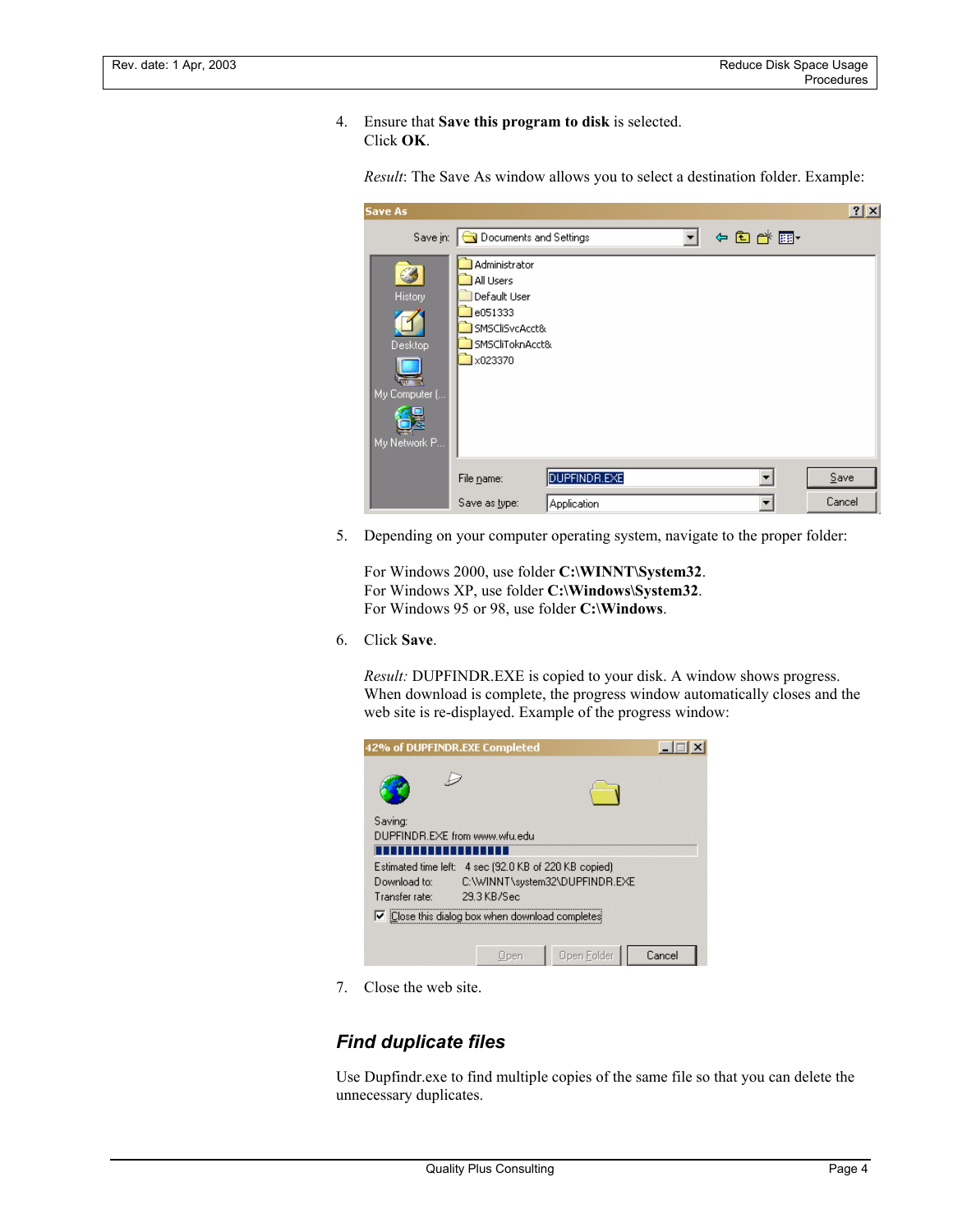1. In the folder where you stored Dupfindr.exe, double click **Dupfindr.exe**.

*Result:* The DupFinder window appears.

| <b>Pa DupFinder</b>      |        |                       |         | $\Box$ o $\times$ |
|--------------------------|--------|-----------------------|---------|-------------------|
| File Edit View Help      |        |                       |         |                   |
| Search in folder[s]:     |        |                       |         | Start Search      |
| <b>C</b>                 | Browse |                       |         | Stop              |
| Include subfolders<br> ⊽ |        |                       |         |                   |
| Name                     | Folder | Size (bytes) Modified | Version | CRC-32            |
|                          |        |                       |         |                   |
|                          |        |                       |         |                   |
|                          |        |                       |         |                   |

2. Click the **Browse** button.

*Result:* Dupfindr.exe allows you to select the folder where you want to find duplicates. Example of a user's folder display:

| Browse for Folder                           |
|---------------------------------------------|
| Select a Starting Directory                 |
|                                             |
| Desktop<br>$\Box$ $\Box$                    |
| My Computer (D8YD0Q11)                      |
| $\mathbb{H}$ $\rightarrow$ 31/2 Floppy (A:) |
| ⊡ C-Drive (C:)                              |
| Compact Disc (D:)                           |

3. Click folders until you open the folder that you want to check. Click **OK**.

*Result:* The folder that you selected appears in the upper left box in the DupFinder window.

- 4. If you do *NOT* want to search all subfolders under the folder that you selected, click the **Include subfolders** box to remove the checkmark.
- 5. Click Start Search

*Result:* Dupfindr.exe searches the folder that you selected and optionally all subfolders under it depending on your selection. If there were no duplicates, a message in the lower left corner of the DupFinder window reports "0 duplicates":

0 duplicates consuming 0 KB of disk space found.

If the folder and/or its subfolders contain duplicates, the DupFinder window shows where they are. Example: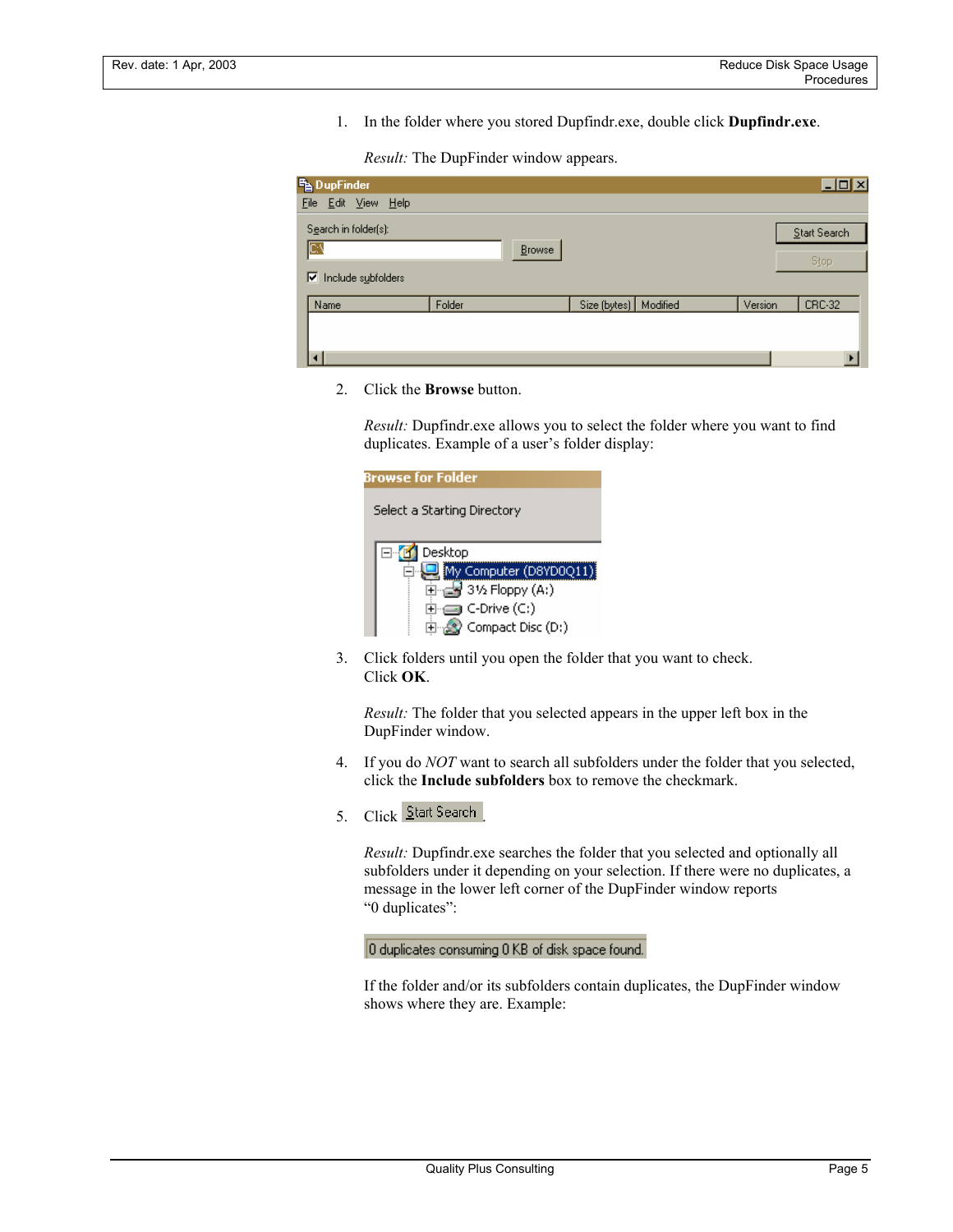|      | <b>F</b> b DupFinder                                       |                                    |                          |              |                   |
|------|------------------------------------------------------------|------------------------------------|--------------------------|--------------|-------------------|
| File | Edit<br>View                                               | Help                               |                          |              |                   |
|      | Search in folder[s]:<br>$\triangledown$ Include subfolders | C:\Documents and Settings\MaryAnne | <b>Browse</b>            |              |                   |
|      | Name                                                       | Folder                             |                          | Size (bytes) | Modified          |
|      | bg[1].gif                                                  |                                    | C:\Documents and Setting | 7882         | 03-24-03 03:53 PM |
|      | ba[1].aif                                                  |                                    | C:\Documents and Setting | 113          | 02-27-03 10:59 AM |
|      | bg_left[1].jpeg                                            |                                    | C:\Documents and Setting | 3826         | 11-27-02 09:54 AM |
|      | bg left[1].jpeg                                            |                                    | C:\Documents and Setting | 3826         | 12-03-02 10:25 AM |
|      | bg left[1].jpeg                                            |                                    | C:\Documents and Setting | 3826         | 12-17-02 03:22 PM |
|      | bg_right[1].jpeg                                           |                                    | C:\Documents and Setting | 2412         | 12-17-02 03:22 PM |
|      | bg_right[1].jpeg                                           |                                    | C:\Documents and Setting | 2412         | 11-27-02 09:54 AM |
|      | bg_right[1].jpeg                                           |                                    | C:\Documents and Setting | 2412         | 12-03-02 10:25 AM |

#### *Use Dupfindr.exe results to manage files*

1. If you need to make the Folder column wider so that you can see the paths better, drag the bar between the Folder and Size columns to the right.



*Result:* Example of wider Folder column:

| Folder                                           | Size (bytes) |
|--------------------------------------------------|--------------|
| H:\WEBSHARE\WWWR00T\AP-work\_vti_pvt\_vti_cnf\   | 819          |
| H:\WEBSHARE\\WW\R00T\AP-work\ vti pvt\           | 578          |
| H:\WEBSHARE\WWWR00T\isfinwork\ vti pvt\ vti cnf\ | 706          |
| H:\WEBSHARE\WWWR00T\isfinwork\ vti pvt\          | 2277         |

2. If you have numerous duplicates and you want to print the results of the search, in the menu bar click **File**, then **Print Report**.

| <sup>≡</sup> DupFinder |                     |
|------------------------|---------------------|
|                        | File Edit View Help |
| Delete                 | Del                 |
| Move                   | Ctrl+M              |
| Rename                 | F2                  |
| Info                   | Alt+Enter           |
| <b>Export Data</b>     |                     |
| <b>Print Report</b>    |                     |
| Exi                    |                     |

*Result:* The Print window allows you to select a printer as usual.

3. If you want to sort the files in a different order, in the menu bar click **View**, then **Sort** and the sorting criterion that you wish: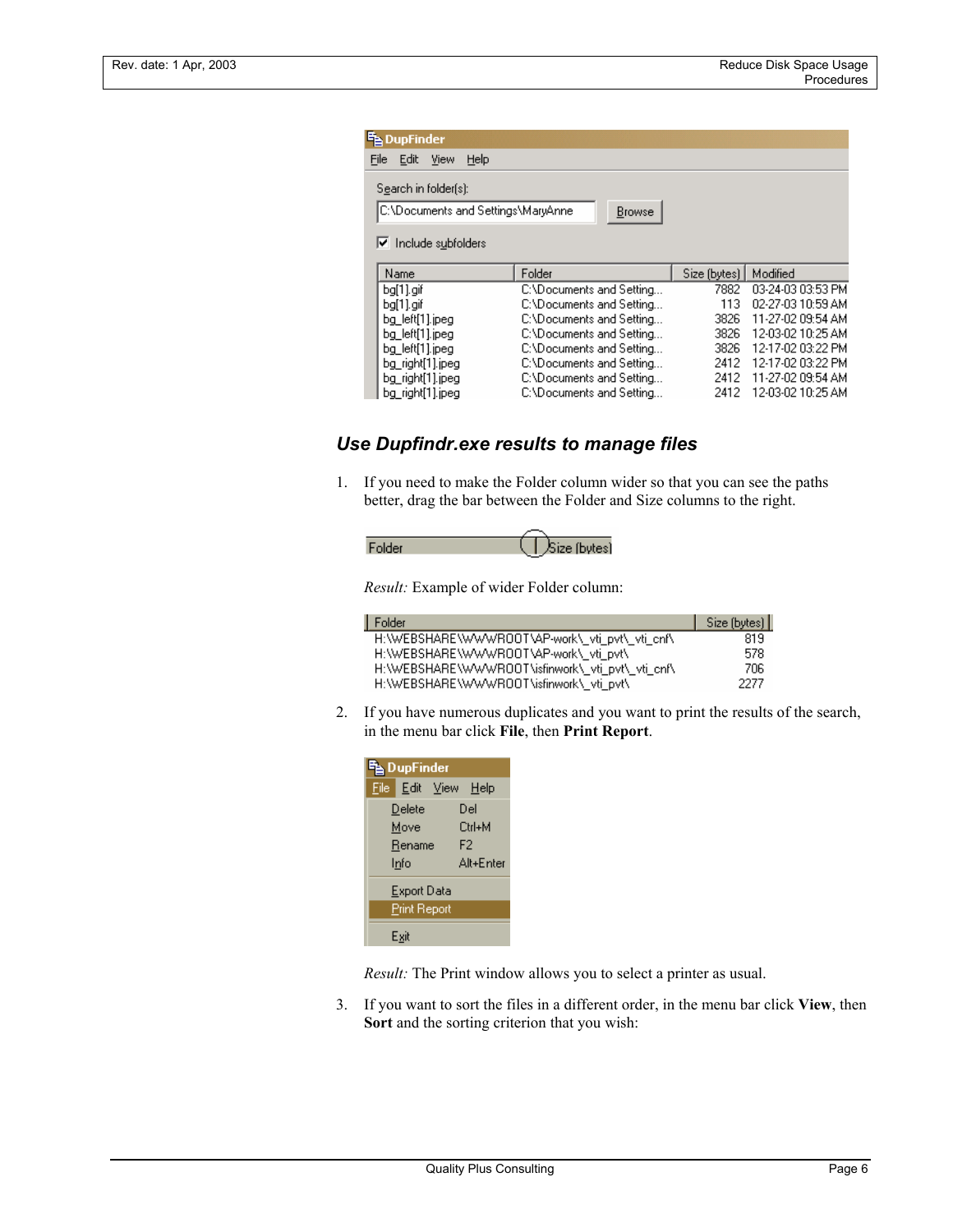

- 4. If you see a file that you want to delete, you can delete it from the DupFinder window:
	- A. Click the file name.
	- B. In the menu bar, click **File**, then **Delete**.

| Result:         |                                                    |  |
|-----------------|----------------------------------------------------|--|
| <b>DUPFINDR</b> |                                                    |  |
|                 | Are you sure you want to delete the selected file? |  |
|                 | No<br>'es                                          |  |

C. If you are sure that you want to delete the selected file, click **Yes**.

#### **Find old, obsolete files**

You may be able to delete or archive old files. Your goal is to find files that were last accessed or modified more than one to three years ago.

**Note:** You may have a reference file that you *ACCESS* periodically but that you do not *MODIFY*. In searching for files to delete or archive, it is recommended that you first search for **files Last Accessed** over a year ago so that you do not delete files that you might need to read. If you wish, you can then search for files that have not been modified in the past few years.

Example: You wish to search for files last accessed more than 2 years ago because you probably do not need these files. Always use a date in 1980 as the start of your time span. Subtract 2 years from today's date and use that as the end date in your time span. The search will find the files that were last read between 1980 and the date two years ago that you specified.

1. Click **Example 1.** Click **Example 1.** Click **Example 1.** Click **Example 2.**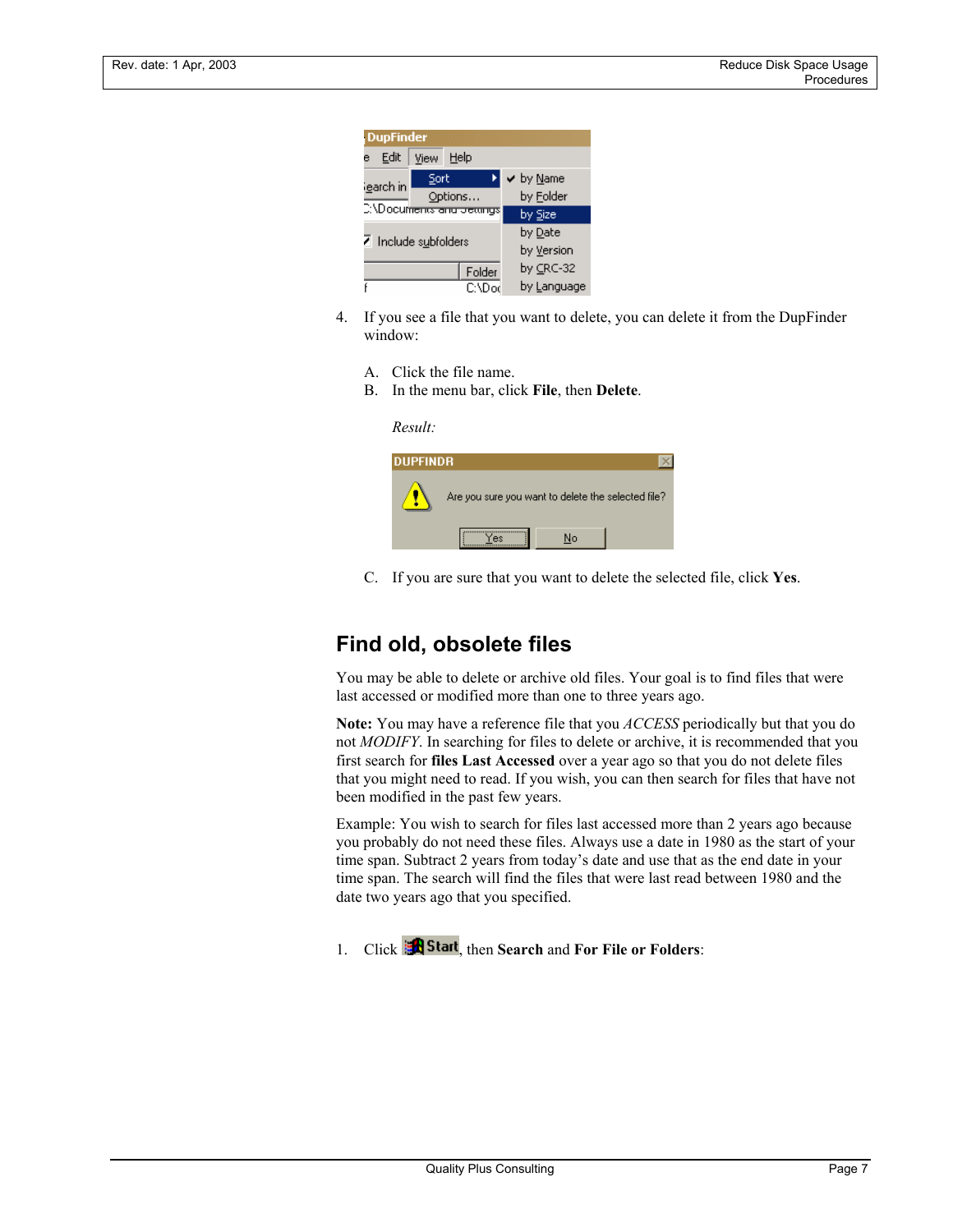| Programs  |                         |
|-----------|-------------------------|
| Documents |                         |
| Settings  |                         |
| Search    | For Files or Folders    |
| Help      | On the Internet         |
| Run       | Using Microsoft Qutlook |
| Shut Down | For People              |

*Result:* The Search Results window allows you to define your search:

| Search Results                                           |              |      |                                      |
|----------------------------------------------------------|--------------|------|--------------------------------------|
| Edit<br>View Favorites<br>Tools<br>File                  | Help         |      |                                      |
| 수Back ▼ ⇒ ▼ 包    @search   Bi Folders 《History   啓 堂 Ⅹ හ |              |      |                                      |
| Address 3 Search Results                                 |              |      |                                      |
| Search                                                   | $\mathsf{x}$ | Name | In Folder                            |
| Q≹ New<br>ຈ                                              |              |      | Enter your search criteria to begin. |
| <b>Search for Files and Folders</b><br>۰.)               |              |      |                                      |
| Search for files or folders named:                       |              |      |                                      |
|                                                          |              |      |                                      |
| Containing text:                                         |              |      |                                      |
|                                                          |              |      |                                      |
| Look in:                                                 |              |      |                                      |
| □ Local Harddrives (C:;D:)                               |              |      |                                      |
| Search Now<br>Stop Search                                |              |      |                                      |
| Search Options >>                                        |              |      |                                      |
| Search for other items:                                  |              |      |                                      |
| Files or Folders                                         |              |      |                                      |
| <b>Computers</b>                                         |              |      |                                      |
| People                                                   |              |      |                                      |
| Internet                                                 |              |      |                                      |

2. In the *Look in:* field, select the folder that you want to search.

**Note:** You'll probably want to click **Browse** near the bottom of the window.

3. Click **Search Options >>**.

*Result:* The Search Options box opens: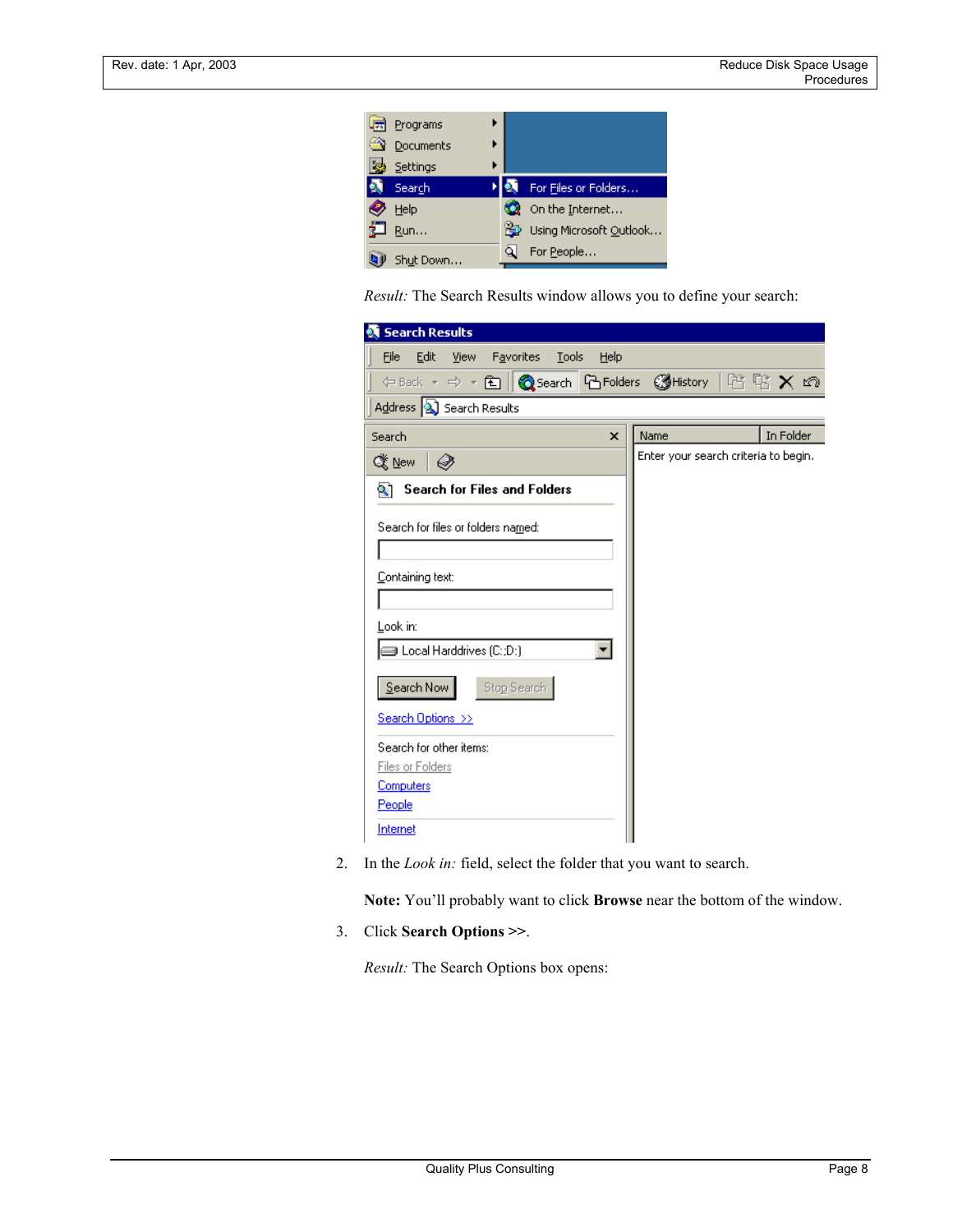

4. Click the **Date** check box.

*Result:* The Search Options box expands to include selections for date range:

| Search Options <<          |                                         |
|----------------------------|-----------------------------------------|
| $\nabla \mathcal{D}$ ate   |                                         |
| files Modified             |                                         |
| $\bigcirc$ in the last     | l1<br>months                            |
| $\bigcirc$ in the last     | I1<br>days                              |
| $\mathbf{\Theta}$ between  | 9/10/2002                               |
| and                        | 10/10/2002                              |
| $\Box$ Type                |                                         |
| □ Size                     |                                         |
| □ Advanced <u>O</u> ptions |                                         |
|                            | Indexing Service is currently disabled. |

5. Select the type of file property to look for from the pulldown menu:

| Search Options <<              |
|--------------------------------|
| $\nabla$ Date                  |
| files Modified                 |
| iles Modified<br>files Created |
| files Last Accessed            |

6. Set up your date range as you wish.

**Tip:** By clicking on the month, day, or year of the default dates, you can highlight them and then overwrite them.

7. Click Search Now

*Result:* The files that meet your criteria appear on the right.

Example of a search by date for files last accessed between September 15, 1980 and September 15, 2000.

Do *NOT* use dates older than 1980 because the search function does not process them properly.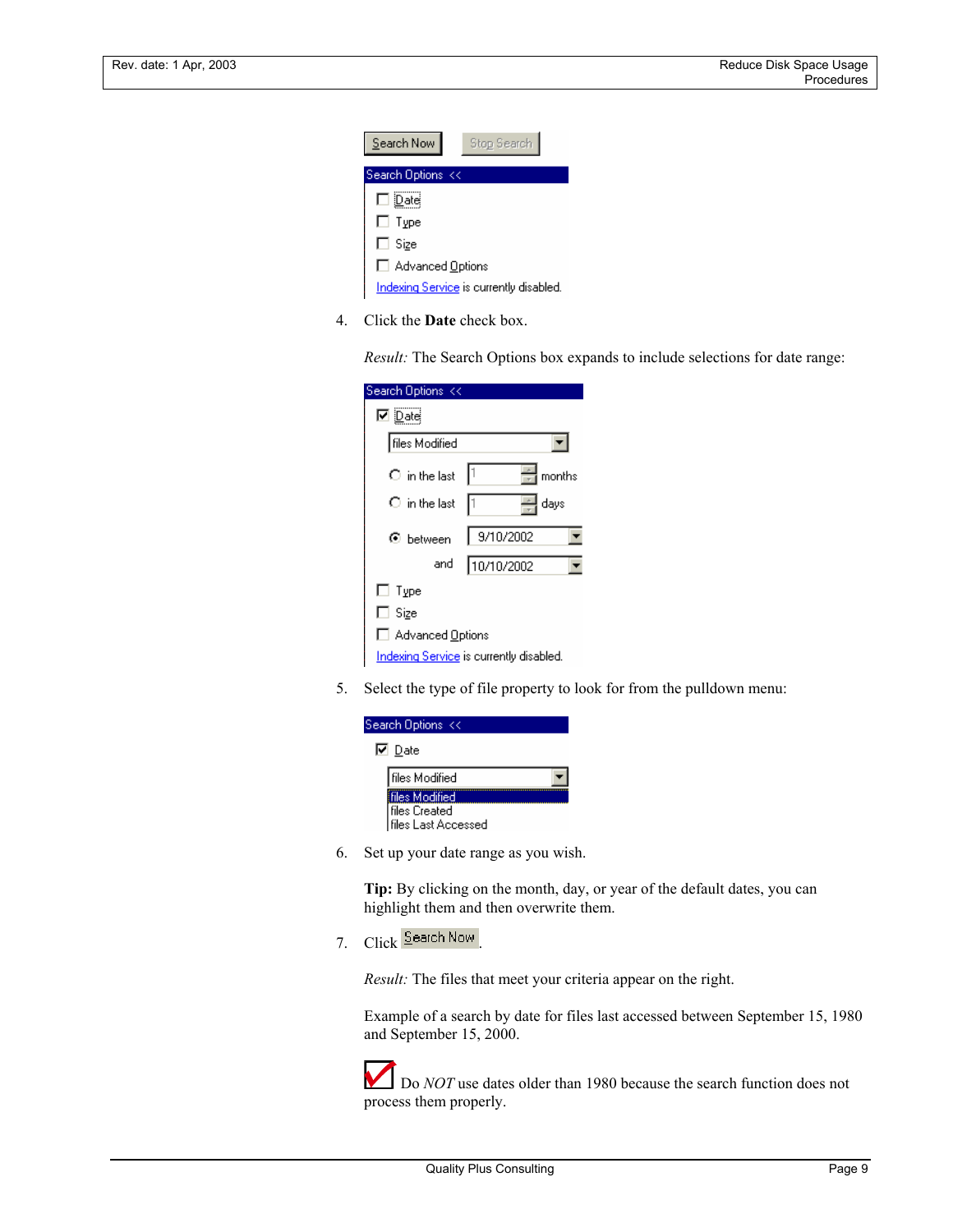| 5earch                      | $\mathsf{x}$ | Name                               | In Folder             | R., | <b>Size</b> |
|-----------------------------|--------------|------------------------------------|-----------------------|-----|-------------|
| Q≹ New<br>€                 |              | 12dupcln.doc                       | C:\utils\sms\cleancli |     | 43 KB       |
|                             |              | <sup>亚</sup> ]2-Column Layout.doc  | C:\Program Files\Mic  |     | 26 KB       |
| C-Drive (C:)                |              | 3-Column Layout.doc                | C:\Program Files\Mic  |     | 22 KB       |
|                             |              | <sup>配</sup> ICALENDAR.DOC         | C:\Program Files\Mic  |     | 22 KB       |
| Search Now<br>Stop Search   |              | <sup>亚</sup> 门Centered Layout.doc  | C:\Program Files\Mic… |     | 22 KB       |
|                             |              | PIForm - Feedback.doc              | C:\Program Files\Mic  |     | 48 KB       |
| Search Options <<           |              | Form - Registration.doc            | C:\Program Files\Mic  |     | 62 KB       |
| $\nabla$ Date               |              | P Form - Survey.doc                | C:\Program Files\Mic… |     | 50 KB       |
|                             |              | Personal Home Page                 | C:\Program Files\Mic  |     | 29 KB       |
| files Last Accessed         |              | <sup>क</sup> ीPHOTODSC.DOC         | C:\gde\office97\MS    |     | 21          |
| 즼<br>$\bigcirc$ in the last |              | P PRODUCTS.DOC                     | C:\gde\office97\MS    |     | 13 KB       |
|                             |              | Trobocopy.doc                      | C:\utils              |     | 77 KB       |
| 싂<br>$\bigcirc$ in the last |              | Simple Layout.doc                  | C:\Program Files\Mic  |     | 22 KB       |
|                             |              | <sup>亚</sup> Table of Contents.doc | C:\Program Files\Mic… |     | 22 KB       |
| 9/15/1980<br>⊙<br>between   |              | Community.dot                      | C:\Program Files\Mic… |     | 26 KB       |
| and                         |              | Ψ<br>Contemporary Fax.dot_         | C:\Program Files\Mic… |     | 61 KB       |
| 9/15/2000                   |              | Contemporary Letter                | C:\Program Files\Mic  |     | 52 KB       |

- 8. If file details (such as the In Folder column) do not appear, in the menu bar, click **View**, then **Details**.
- 9. Use the results to investigate old files.

## **Find large files**

In deciding which documents to delete, first go after large files (e.g., those over 5 MB [5000KB]) that will substantially reduce your disk space. Then review smaller files that do not provide such a significant payoff in reduced space.

#### *Find large files in a single folder*

If you have just a few folders to check, you can use Windows Explorer.

- 1. Open **Windows Explorer**. One method is to hold down the  $\mathbb{H}$  key on your keyboard and press the letter **e** once.
- 2. Click and double click folders until you open the folder with the documents that you want to review.
- 3. If not already done, in the menu bar click **View**, then **Details** to display file details.



Example of file display. Files normally appear in alphabetical order by name.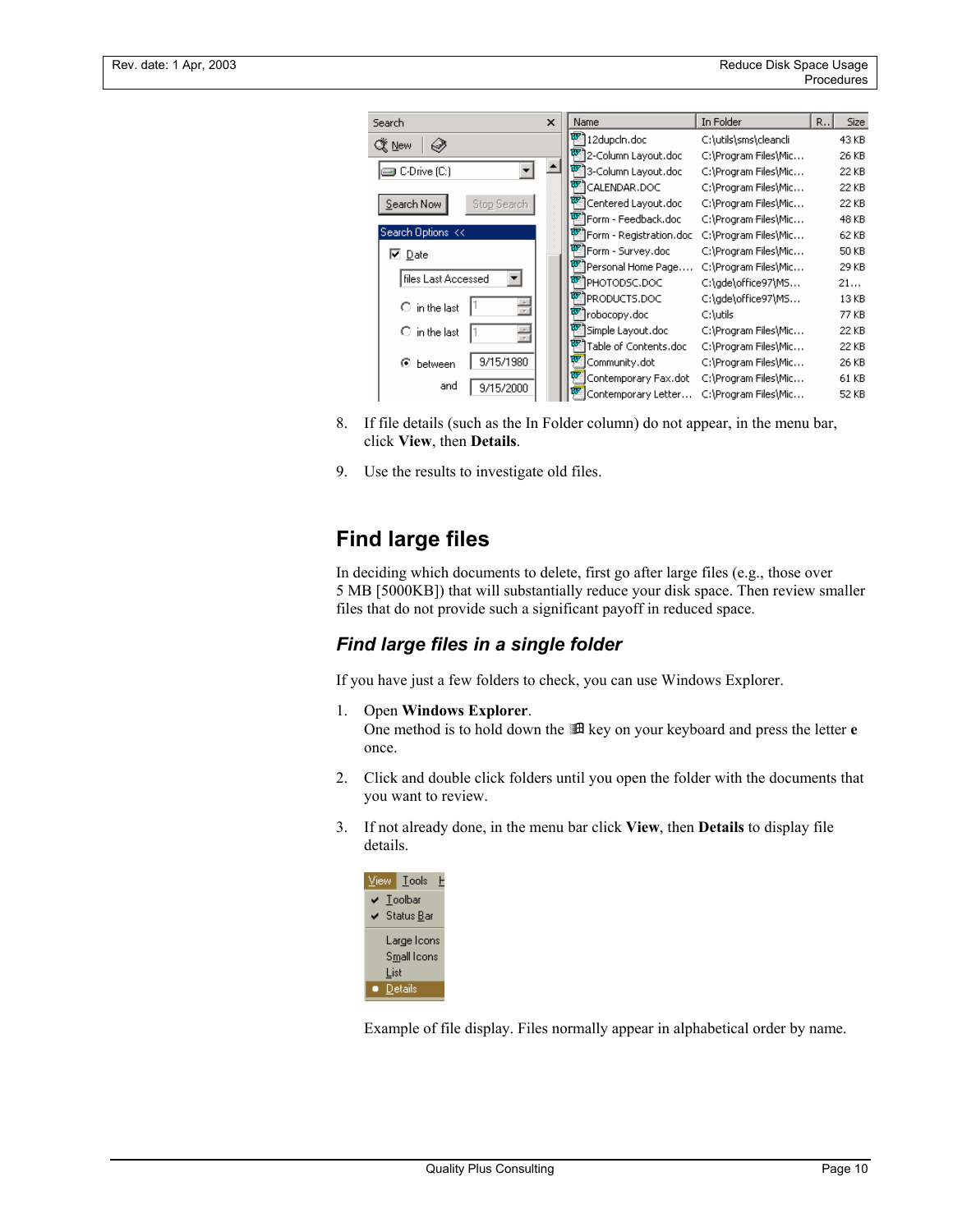| <b>DUC:\WINNT\system32</b>                                                                                         |                    |        |                    |  |  |  |
|--------------------------------------------------------------------------------------------------------------------|--------------------|--------|--------------------|--|--|--|
| File<br>Edit<br>Help<br>Favorites<br>Tools<br>View                                                                 |                    |        |                    |  |  |  |
| 啓堅X<br><b>P</b> Folders History<br><b>Q</b> Search<br>$\Leftrightarrow$ Back $\star \Rightarrow$ $\star$ for<br>一区 |                    |        |                    |  |  |  |
| C:\WINNT\system32<br><b>Address</b>                                                                                |                    |        |                    |  |  |  |
| x<br>Folders                                                                                                       | <b>Name</b><br>- 1 | Size:  | Modified           |  |  |  |
| Ė⊬<br>system32                                                                                                     | 第 \$winnt\$.inf    | 3 KB   | 11/21/2002 9:50 AM |  |  |  |
| AutoInstall                                                                                                        | an 12520437.cpx    | 3 KB   | 5/8/2001 1:00 AM   |  |  |  |
| CatRoot<br>曱                                                                                                       | a) 12520850.cpx    | 3 KB   | 5/8/2001 1:00 AM   |  |  |  |
| Com                                                                                                                | aaaamon.dll        | 32 KB  | 5/8/2001 1:00 AM   |  |  |  |
| config                                                                                                             | access.cpl         | 66 KB  | 5/8/2001 1:00 AM   |  |  |  |
| dhcp                                                                                                               | acctres.dll        | 59 KB  | 5/8/2001 1:00 AM   |  |  |  |
| drivers<br>$\overline{\mathbf{H}}$                                                                                 | accwiz.exe         | 148 KB | 5/8/2001 1:00 AM   |  |  |  |

4. Click the **Size** column header.

*Result:* Windows Explorer sorts the files by size from smallest to largest.

5. Click **Size** again to sort from largest to smallest. Example:

| Folders                                                | x | Name                     | <b>Size</b> | Modified           |
|--------------------------------------------------------|---|--------------------------|-------------|--------------------|
| system32<br>$\left[\frac{\partial}{\partial t}\right]$ |   | S MSJET35.DLL            | 1,03        | 6/1/1998 12:00 AM  |
| AutoInstall                                            |   | an mshtml.tlb            | 1,02        | 5/8/2001 1:00 AM   |
| CatRoot<br>F⊢l                                         |   | Notdsa.dll               | 991 KB      | 5/8/2001 1:00 AM   |
| l Com                                                  |   | Nnfc42u.dll              | 973 KB      | 5/8/2001 1:00 AM   |
| — <mark>…</mark> config                                |   | ঙী mfc42.dll             | 973 KB      | 5/8/2001 1:00 AM   |
| dhcp                                                   |   | ঙ] ole32.dll             | 970 KB      | 5/8/2001 1:00 AM   |
| drivers<br>Fi⊶l                                        |   | <sup>♦</sup> vfpodbc.dll | 955 KB      | 5/8/2001 1:00 AM   |
| DTCLog                                                 |   | ঙী sfcfiles.dll          | 949 KB      | 5/8/2001 1:00 AM   |
| export                                                 |   | MAPSM32X.DLL             | 943 KB      | 12/11/1997 5:27 PM |
| CrougDoller                                            |   |                          |             |                    |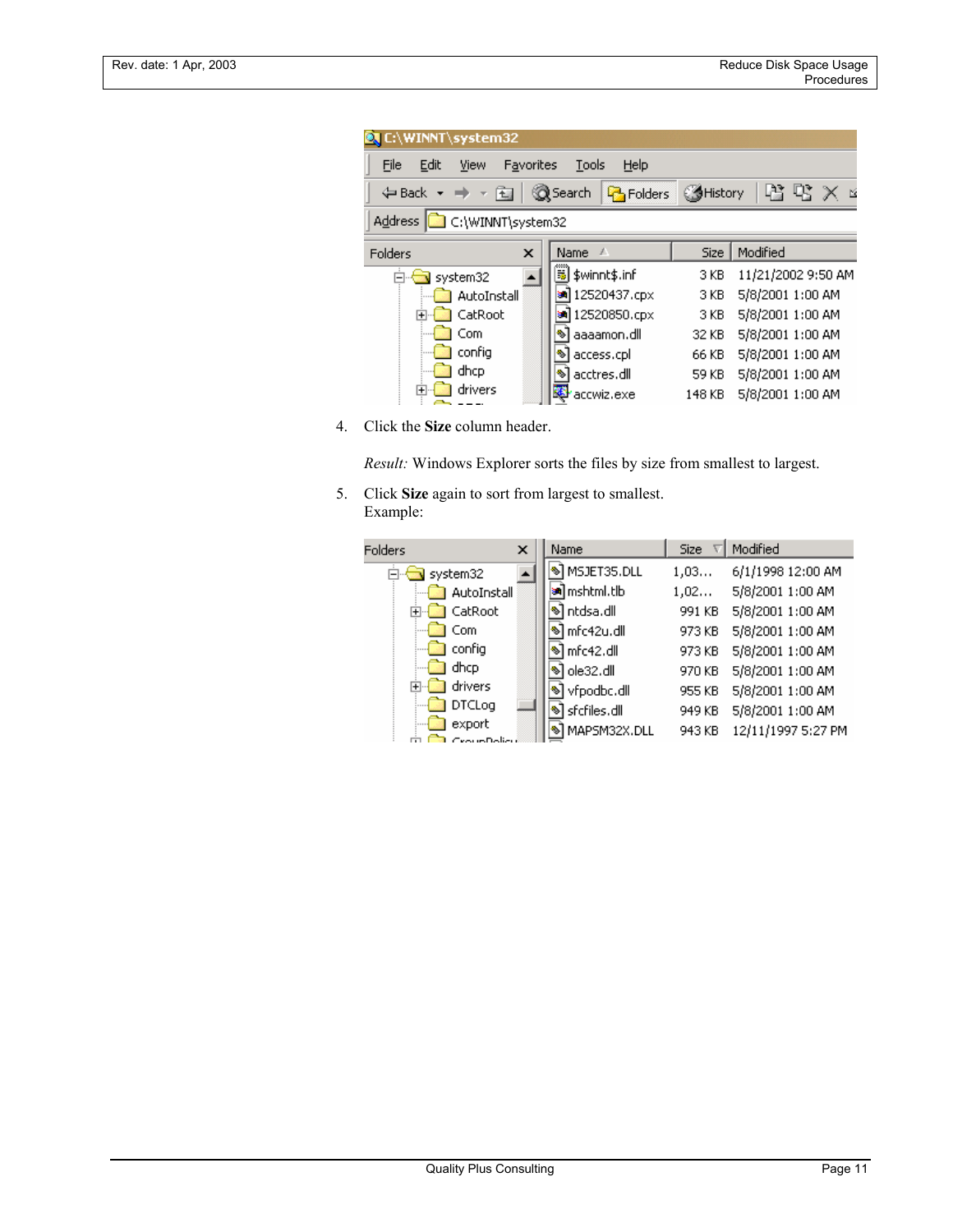#### *Search a folder structure for large files*

If you have a complex folder structure (top-level folder with multiple subfolders), use the Search function to search for large files.

- 1. Click **A** Start, then Search and For File or Folders.
- 2. In the *Look in:* field, select the top-level folder that you want to search.
- 3. Click **Search Options >>**.

*Result:* The Search Options box opens:

| Search Now         | Stop Search                             |
|--------------------|-----------------------------------------|
| Search Options <<  |                                         |
| $\square$ Date     |                                         |
| $\Box$ Type        |                                         |
| $\Box$ Size        |                                         |
| □ Advanced Options |                                         |
|                    | Indexing Service is currently disabled. |

4. Click the **Size** checkbox.

*Result:* Search Options provides fields to enter size specification

| Search Options <<                              |
|------------------------------------------------|
| $\Box$ Date                                    |
| $\Box$ Type                                    |
| $\n  D Size\n$                                 |
| ヨĸB<br>at least<br>$\mathbf{F}$   $\mathbf{0}$ |
| Advanced Options                               |
| Indexing Service is currently disabled.        |

- 5. In the KB box, type the minimum file size that you want to search for (e.g., 5000 for 5-megabyte files).
- 6. Click the **Search Now** button.

*Result:* Files that are at least the size that you specified appear on the right. Example:

| Name                   | In Folder            | Size         | Type            |
|------------------------|----------------------|--------------|-----------------|
| Ħ<br>intdelete.log     | D:\GUD_Scripts       | 1,436,432 KB | Text Document   |
| ≣⊺<br>ntcreate_2002031 | D:\GUD_Scripts\Log   | 12,857 KB    | Text Document   |
| ≣<br>ntdelete_2002080  | D:\GUD Scripts\Log   | 77,850 KB    | Text Document   |
| ≣ា<br>ntdelete.log     | D:\GUD_Scripts\Scri  | 8,209 KB     | Text Document   |
| <b>图</b> GLOBUSR.mdb   | D:\GUD_Scripts\Scri  | 5,058 KB     | Microsoft Acces |
| al globusr2.mdb        | D:\GUD_Scripts\Scri  | 7,604 KB     | Microsoft Acces |
| 图 sitesrv.chm          | D:\Microsoft Site Se | 6.691 KB     | Compiled HTML   |

**Note:** If you do not see this detailed display, click **View**, then **Details**.